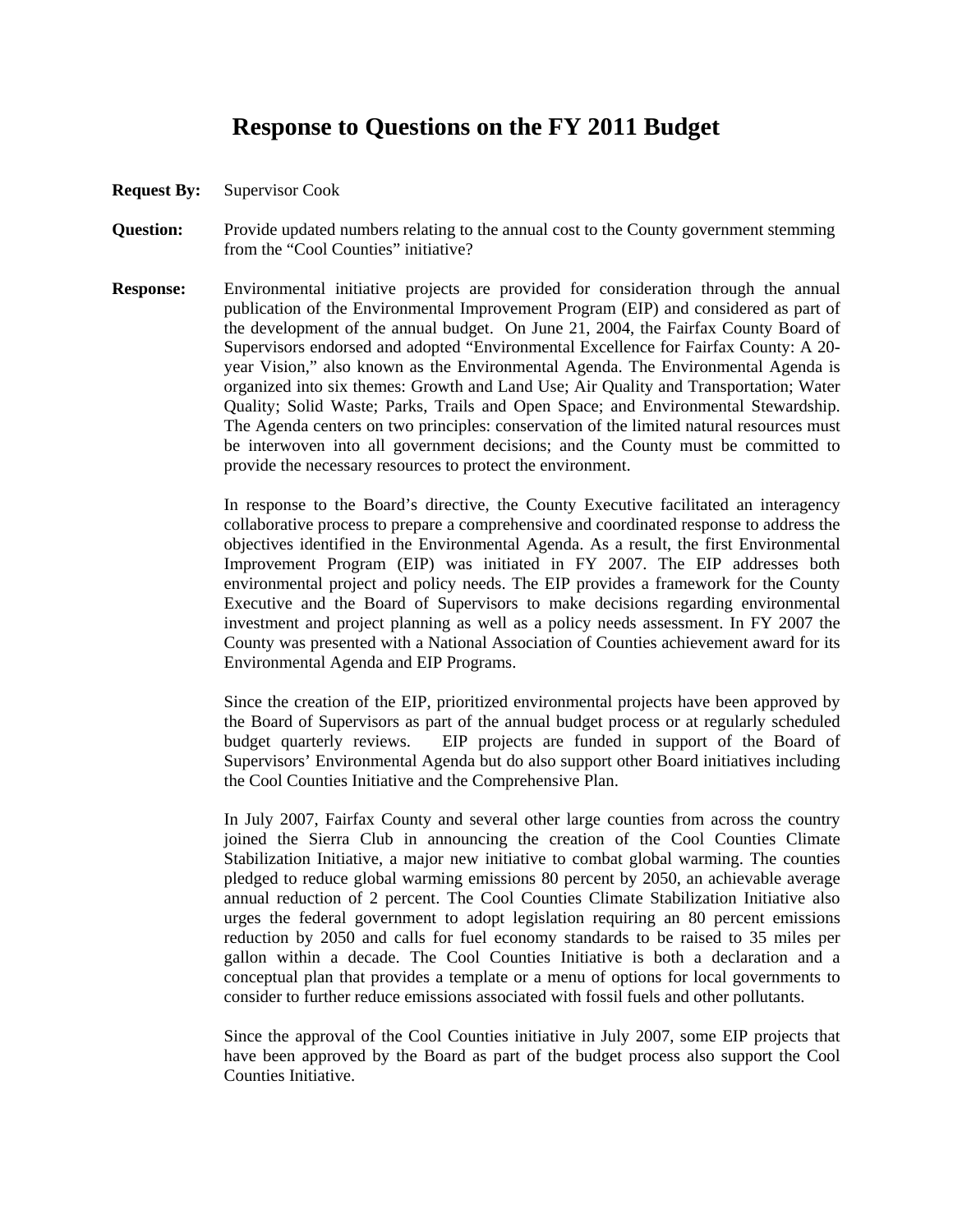These projects include:

- \$107,120 for lighting retrofits and upgrades at Fairfax County Park Authority facilities. These lighting projects at park facilities for energy efficiency and conservation include: lighting retrofits such as the installation of LED exit signs; replacement of 400-watt High Intensity Discharge (HID) lamps with 300-watt lamps; replacement of florescent lamps with incandescent lamps; and occupancy sensors at targeted locations. These energy saving retrofits are anticipated to save approximately \$60,000 annually in utility expenses.
- \$278,100 for energy management initiatives at 8 park facilities. These improvements consisted of the installation of web-based wireless control of key mechanical systems to allow automatic run time scheduling, phased start up to avoid peak demand utility penalty charges, remote access, and run time history reporting. In addition, funding was included for several motor replacements to improve efficiency, optimizing units for pool pumps and air handling units. These initiatives are estimated to reduce costs and energy consumption by 16 percent in the facilities currently operating with antiquated systems and are expected to reap long term, system-wide environmental and cost benefits.
- \$150,000 for phase II of the landfill gas pipeline at the I-66 landfill complex. This project will use landfill gas from the closed I-66 landfill as a source of renewable energy to heat the West Ox Bus Operations Garage. The use of this renewable energy is expected to save approximately \$50,000 annually in utility expenses at the garage.

In addition, energy improvements have been a continuing effort throughout the County and replacement of facility equipment such as HVAC and lighting equipment that has reached the end of its useful life is replaced with more energy efficient equipment.